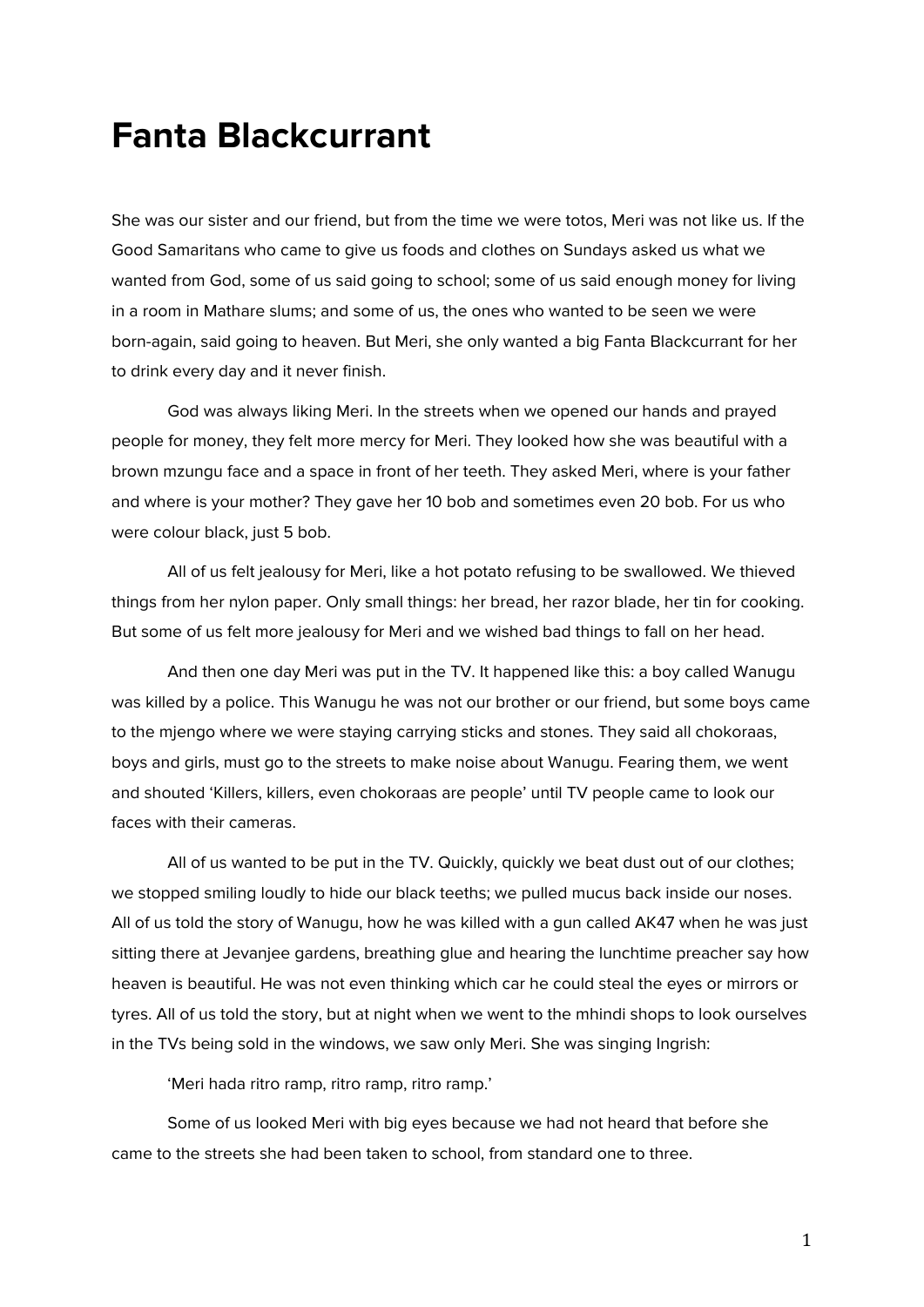We said, 'Meri, speak Ingrish even us we hear.'

We beat her some slaps and we laughed, but inside all of us started fearing that someone was coming to save Meri from the streets. All of us remembered how last year people came to save a dog because it found a toto thrown away in the garbage. We felt jealousy for Meri. She was never thinking anything in her head. Even if she was our sister and our friend, she was useless, all the time breathing glue and thinking where she could find a Fanta Blackcurrant. If anyone came to save Meri, all of us were going to say we were Meri. Some of us started washing in Nairobi river every day to stop smelling chokoraa; some of us went to the mhindi shops every day to listen how people speak Ingrish on the TVs; some of us started telling long stories about how long time ago even us we had lived in a big house.

But no one came to save Meri. Days followed days and years followed years. We finished being totos and blood started coming out between our legs. And Meri, from staying in the sun every day, she changed from colour brown to colour black just like us. Jiggers entered her toes. Her teeth came out leaving ten spaces in her mouth. Breathing glue, she forgot her father's name and her mother's name. Every day her head went bad: she removed her clothes and washed herself with soil until we chased her. We caught her. We sat on her. We pinched her. We beat her slaps. We pulled her hair. We didn't stop until tears came out of her eyes.

All of us were now big mamas. When we prayed people for money in the streets, they looked how we had big matiti hanging on our chests like ripe mangoes. We felt shame because they were seeing we were useless. In the end, all of us stopped praying people in the streets. Even Meri, she followed us at night when we went to see the Watchman at the bank.

He said, 'Me, I am only helping you because I feel for you mercy.'

He said, 'You only pay me ten bob and remain with ten bob.'

He said, 'I will find you good customers.'

He said he was our friend, but when we asked him how to remove the toto inside Meri's stomach, he chased us away, calling us devils.

He said, 'Who told you me I know how to kill totos?'

All of us felt mercy for Meri. Maybe one time after a customer finished, she had forgotten to wash herself down there with salt water. Some of us said we knew a way to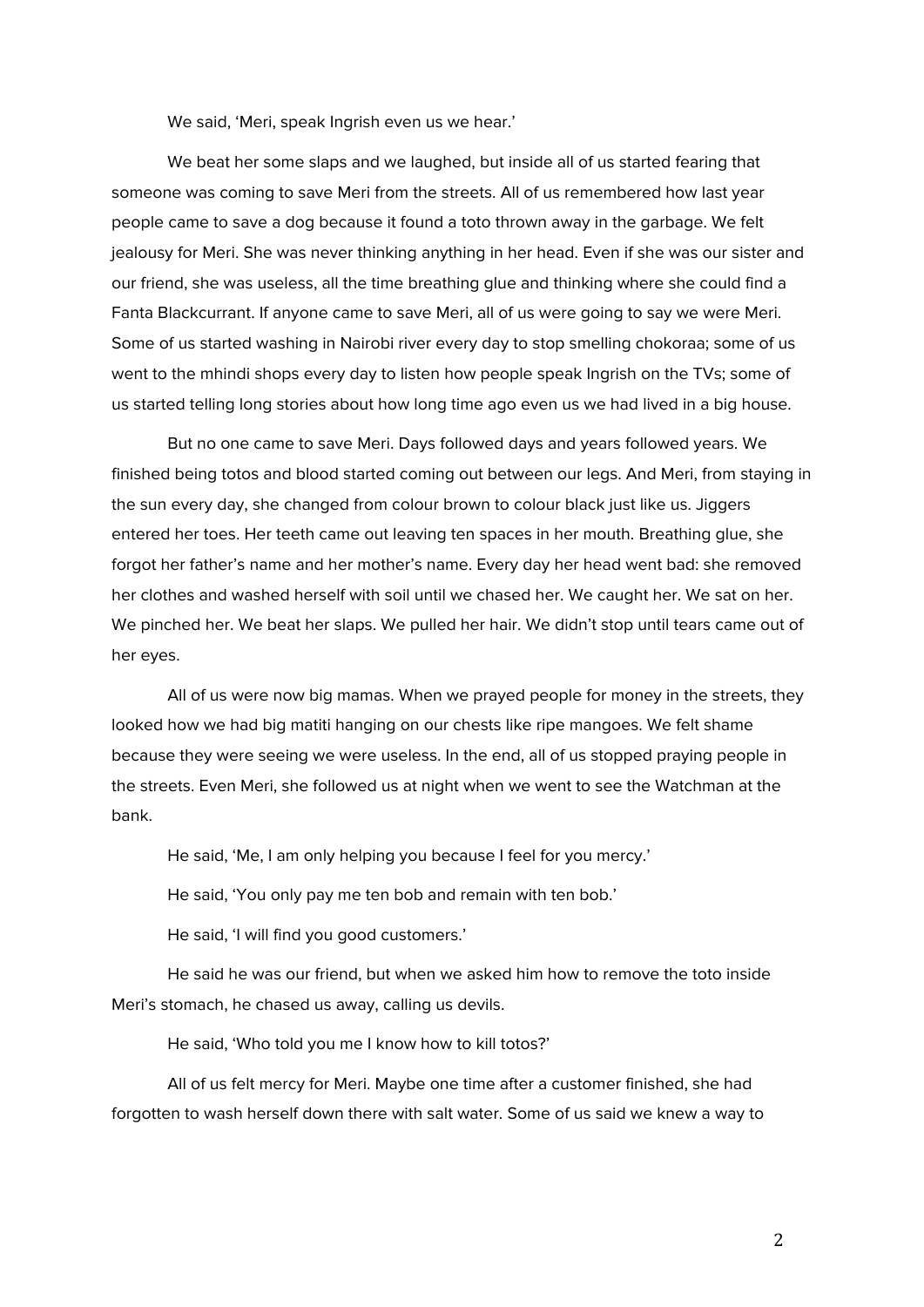remove the toto using wires; some of us knew a way using leaves from a tree in Jevanjee gardens; some of us started crying, fearing even us we had a toto inside.

But Meri, she was just breathing glue and singing a song to herself. In the mjengo where we were staying, with two walls and one side of the roof removed, she sat the whole day under the stairs going nowhere, telling us which man had put the toto inside her stomach. First it was a man walking with a stick who gave her a new 100 bob, and then she said it was a mzungu talking Ingrish through his nose, and then she scratched the jiggers in her toes and the lice in her hair and said no, it was the man who took her in a new car to a big house and washed her body and applied her nice smelling oil, asking her, does she see how she can be beautiful. We asked ourselves if she was thinking to find that man. If she was thinking he was going to marry her and take her to live in that big house, eating breads and drinking milks.

All of us pulled air through our teeth to make long sounds at her because she was thinking like an empty egg. But some of us, looking how Meri was happy, we gave her presents – soap remaining enough for washing three times, a comb broken some teeth, a mango still colour green. We wanted that when the toto came out she could not refuse for us to carry it and touch it on the stomach to make it laugh. Some of us started telling her which name was the best for the toto. We wished it to be a girl, even if boys are better, because boys can search inside garbage for tins, papers and bottles and take them to a place in Westlands to be paid some money. But girls are beautiful and you can plait their hairs and wear them clothes of many colours. All of us thought like this, but all of us could see the troubles coming to fall on Meri's head.

We prayed the Watchman for her again, but he said, 'No, no, no. Customers don't want someone with a toto inside her stomach.'

We had helped her the most. We could not share our moneys with Meri. She started standing outside a supermarket and following the people coming out with nylon papers full of things for their totos: milks, breads and sugars. She opened her hand for them, saying, 'Saidia maskini.' Some of the people threw saliva on the ground, thinking Meri was wanting to touch them.

But God was always liking Meri. Looking how she was wearing a mother-dress with holes and no shoes, Good Samaritans felt mercy for her. Before lunchtime, she was given 40 or 50 bob. But outside that supermarket, there were also beggars sitting on the ground showing people their broken legs and their blind eyes. They felt jealousy for Meri. When people were not looking, they stood up and chased Meri away, beating her.

3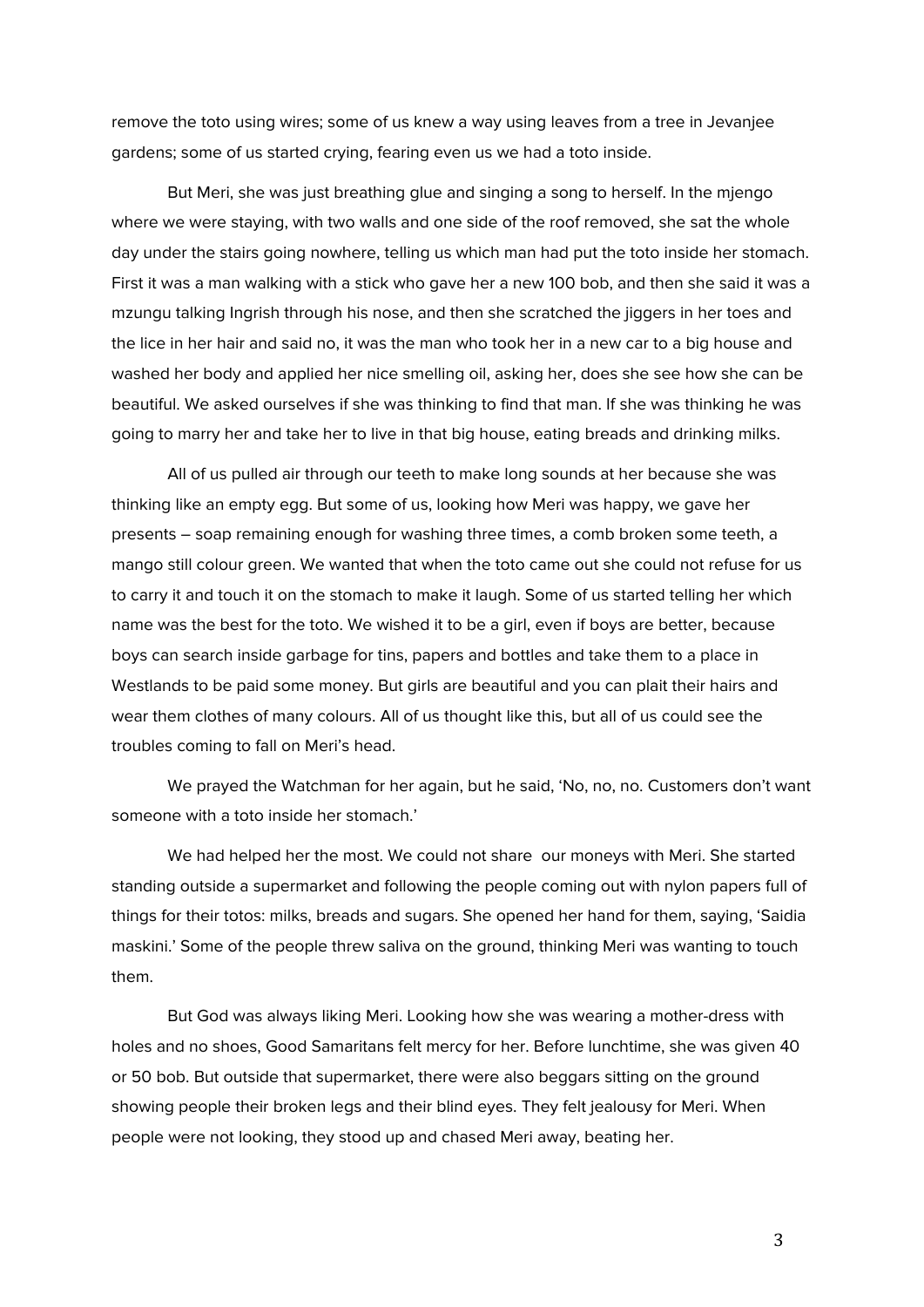From there Meri went to open her hand for people sitting in traffic jam at the roundabout near Globe Cinema. She showed them crying eyes, saying, 'Mama, saidia maskini'. But they did not feel mercy. They closed their windows and looked her from the other side, thinking she wanted to run away with their Nokias like a chokoraa boy. And sometimes cars came very fast almost knocking her and then heads came out of the windows and shouted, 'Kasia, get out of the road or I will step you.' Breathing glue, Meri did not feel bad in her heart.

But that area was for beggar mamas and their totos. These beggar mamas, every day their work was looking the people passing and telling their totos which people to follow and pray for money. When these mamas saw Meri being given a 10 bob, they caught her and beat her some slaps, saying even them they needed to put food in their mouths.

We said, 'Meri, stop fearing those women.'

We said, 'Meri, Nairobi is not theirs.'

We said, 'Meri, in the streets it is a must to survive."

But all of us knew Meri was not Doggie who if you tried to take her things she could eat your fingers. Meri could not kick a chokoraa boy like Kungfu between his legs when he came to look for her at night. All of us felt mercy for Meri, but we had helped her the most.

She stayed sleeping on her sacks for two days and then her food finished. She put all her things inside a nylon paper and tied them with a shuka on her back, like a toto. She didn't say where she was going.

One day, two days, three days we did not think about Meri. Sleeping on our sacks, washing our faces at night and applying powders, waiting in the streets for customers to stop their cars and say kss-kss-kss for us to come quickly, counting our moneys and looking at the presents we had been given – plastic bangles, a box remaining two biscuits, a watch with the glass broken – all that time, we were thinking our own things. Some of us were thinking if we had jiggers in our toes. Some of us were thinking how we would be if our mothers and fathers had not died in Molo clashes. All of us breathed glue and counted on our fingers the days remaining until we finished being chokoraas.

Four days, five days, six days, and then we started fearing for Meri. We asked ourselves what if chokoraa boys had found her staying alone? What if City Council had caught her and thrown her inside a lorry to be taken to the police station? Some of us, who had never been inside a police station, closed their eyes and ears when we told them our stories of

4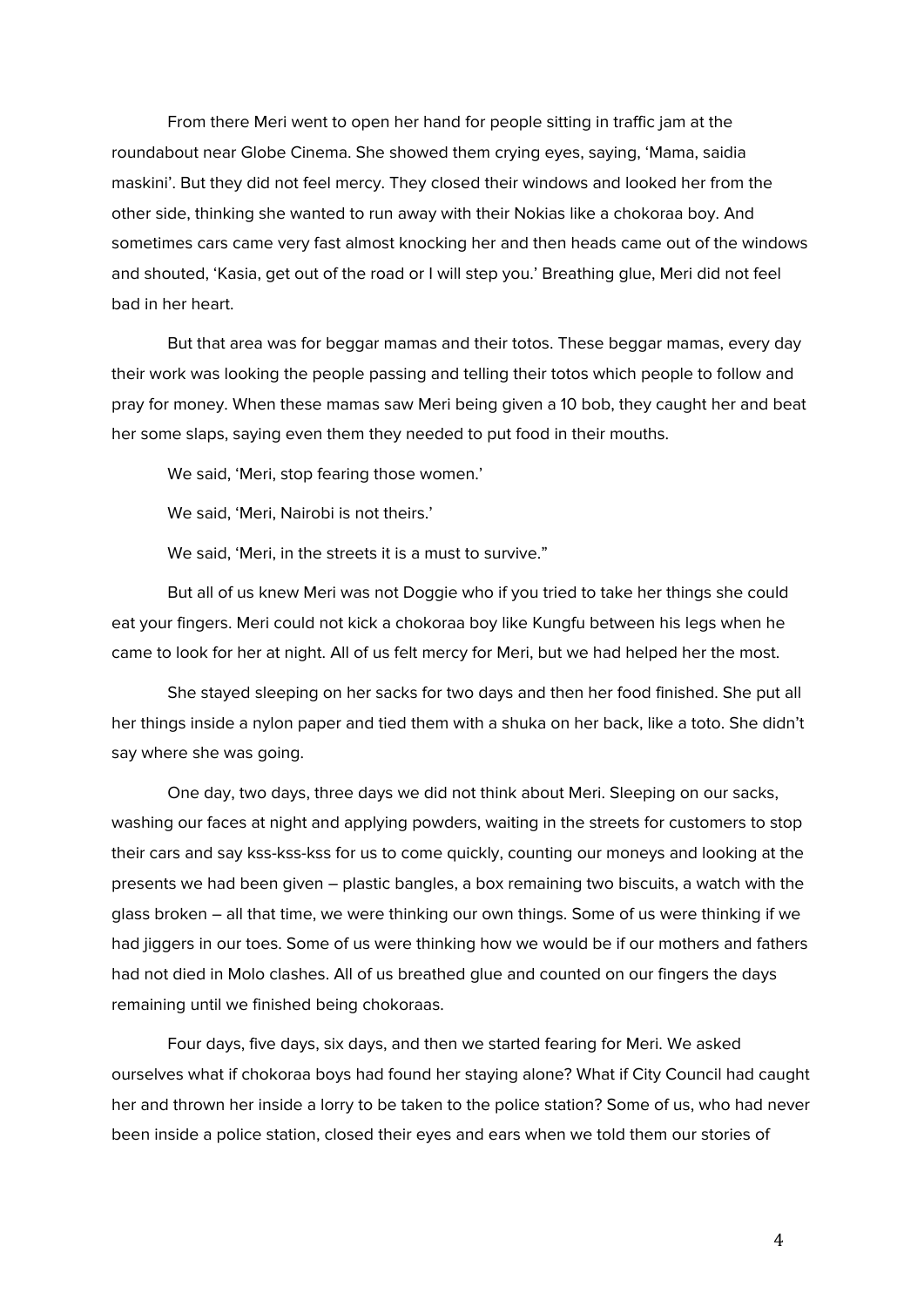being put in a cell with cockroaches and rats and big people criminals and one bucket for doing toilet in front of everyone.

They asked us, 'How did you come out of the police station?'

We told them the story. We said, 'Those police they do not even give you 10 bob, not like customers.'

And then Meri came back. She was wearing a dress we had never seen and on top, a bigger sweater that was hiding her stomach. She had washed with soap and clean water. We could see her nylon paper was not full the same way it was when she went away. We saw she was not just carrying the normal things for surviving in the streets: plastic Kasuku for keeping food given by Good Samaritans, bottles for fetching water, papers and sticks for starting fire, cloths for catching blood, salt, and tins for cooking. She was not just carrying things collected in the streets like shoes and slippers not matching each other, one earring, a cup broken the handle, a paper written interesting things. Long time ago, she had lost the things she brought when she came to the streets: her mother's rothario, the knife that killed her father, a song her brother sang for her.

We only wanted to see inside her nylon paper. We did not do something bad, just seeing. Even her she had seen inside our nylon papers many times before, but now she was sitting alone under the stairs going nowhere, singing to her stomach: 'Lala, mtoto, lala.' Some of us said her head had gone bad. Some of us said she was selfish. The way she was holding her nylon paper, we asked ourselves, was she thinking we wanted to thief her things? Even us we had our things, our moneys, our food. When she went to toilet, we went quickly quickly and looked inside her nylon paper and said, 'Waa.'

Meri was carrying three breads, four milks and two sugars. She was carrying sweets tied in a handkerchief and cabbages and rice. We could smell the chicken and chips she had not shared with us. In the bottom, she had two soaps, a plastic flower for putting in her hair and three Fanta Blackcurrants, remaining only the bottles.

We did not do something bad, but she shouted at us, 'Thieves, thieves.'

She removed the breads from our mouths and put everything back in her nylon paper. Remembering the way we helped her, we wanted to beat her slaps, to pull her hair and to bite her. We wanted to pinch her and put soil in her mouth. But because of the toto in her stomach, some of us felt bad in our hearts. We went to say sorry to Meri and sit with her under the stairs going nowhere.

We said, 'Meri, we are not going to tell anyone.'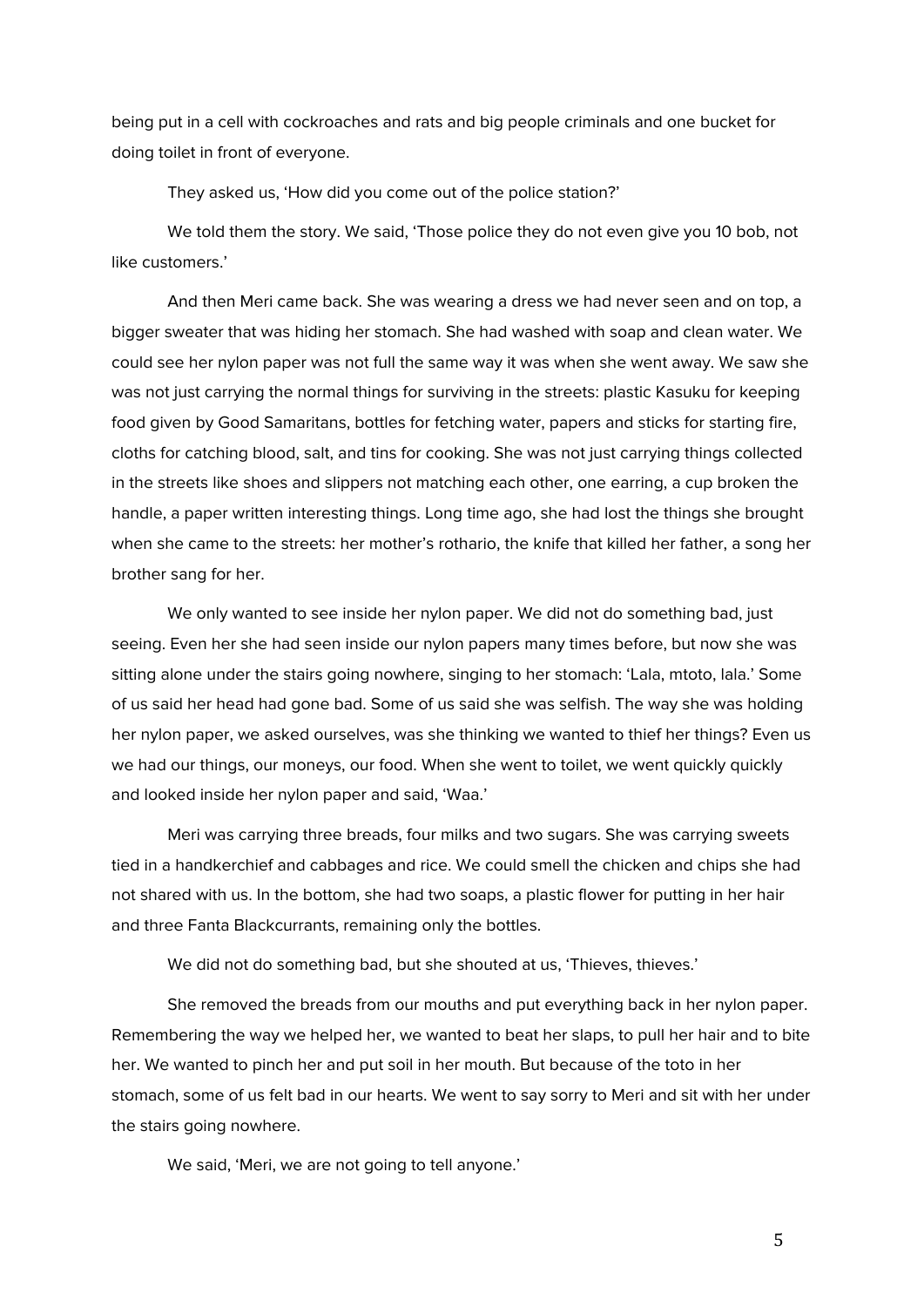We said, 'Meri, do you remember who shared with you her toothbrush?'

But Meri refused to tell us her secret. At night when we went to see the Watchman, Meri was left sleeping in our mjengo, not even fearing chokoraa boys could find her alone. In the morning, when we came back, she was not there and when she came back, she was carrying more things. All of us knew Meri was thieving somewhere.

Days followed days and then a week, and then Meri was caught.

It was January and the sun was smiling loudly in the middle of the sky. The wind was chasing nylon papers and going under office women's skirts. Makangas were shouting for people to enter their matatus and be taken to Kahawa, Kangemi and other places. People were refusing to enter the matatus because the fare was 40 bob instead of 20 bob. Some of us were sleeping and feeling we were dying; some of us were starting fires to cook our food; some of us were jumping a rope and remembering the days we were totos; some of us, breathing glue, were seeing dreams of eating chips and chicken.

We heard Meri running and then she passed under the mabati fence surrounding our mjengo. All of us saw she was not carrying her nylon paper and then four men entered behind her. There was a tall man, a short man, a man wearing a red shirt and a man carrying a big stick. They did not say to us anything. They went where Meri was hiding under the stairs going nowhere and covered her mouth for her not to scream. Some of us breathed glue and looked far away; some of us closed our ears and covered ourselves under our sacks.

Now we knew where Meri was thieving. From office women wearing nice clothes that shaped them a figure eight. She was following them behind slowly slowly, looking everywhere in the streets if there were any police or City Council. Office women do not walk fast, wearing those sharp shoes and looking themselves in all the windows of shops. At the place for crossing the road they stop because they do not want to be splashed dirty water by cars and matatus. This is the time Meri went quickly, quickly and opened her hand and said, 'Saidia maskini.'

If the office woman gave her some money, Meri did not do anything, but if the woman said something bad to her, calling her a malaya or asking her what she was thinking when she opened her legs, Meri removed a nylon paper she was hiding under her sweater. Every day Meri was carrying under her sweater what she toileted in the morning. In a small voice she told the office woman to give her money or be applied toilet and go back to the office smelling badly. And because office women fear toilet, they gave her 100 bob or even 200 bob.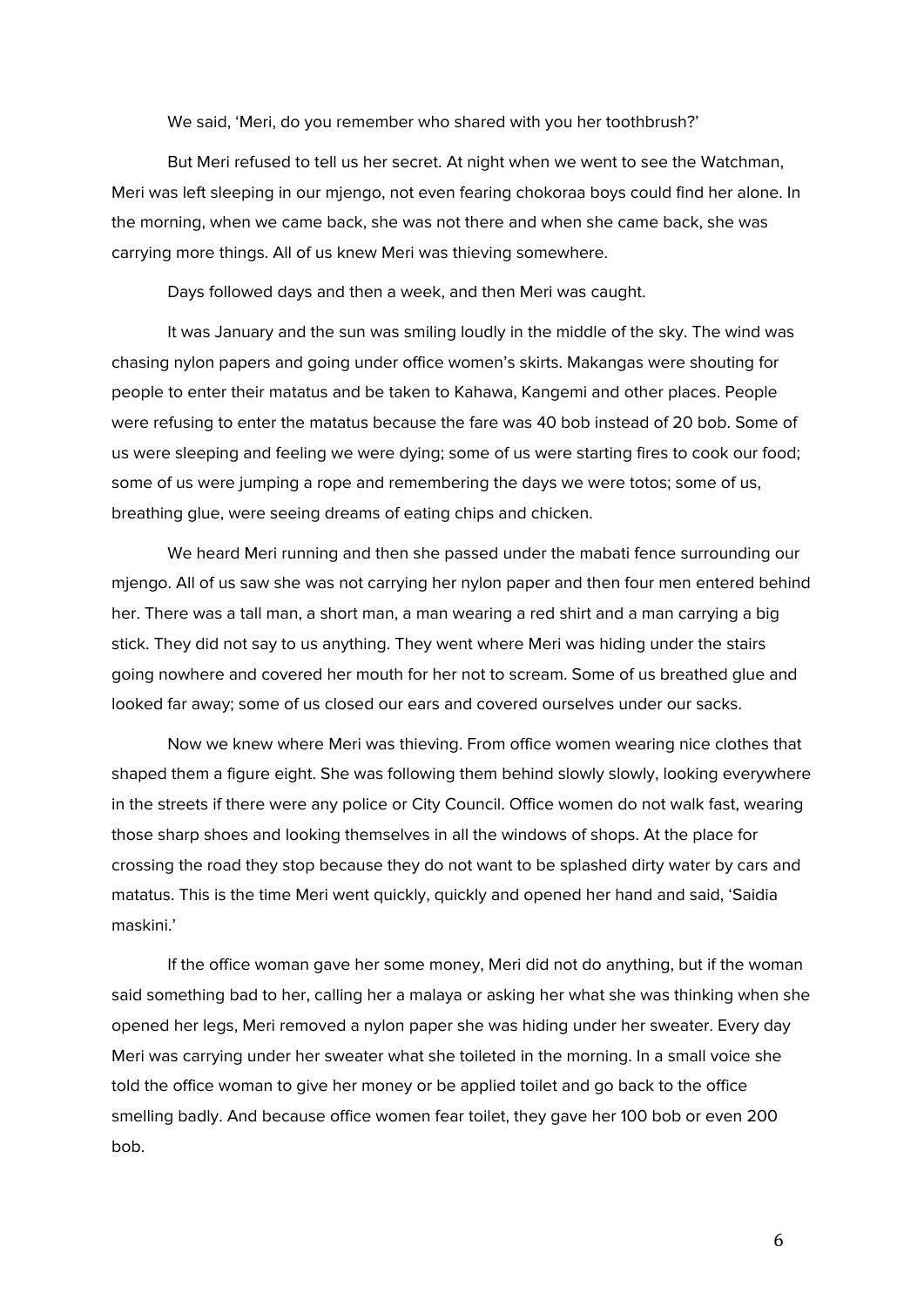And then, Meri was very clever: she did not run away. Before the office woman shouted she was a thief, Meri started talking to herself and falling down and applying toilet on her face until people started thinking she was a mad woman.

God was liking Meri, but she did not know that area was the area of big criminal thieves. They felt jealous how Meri was thieving cleverly. Four big criminal thieves came to our mjengo to beat her with the big stick; they kicked her with their big shoes, pom, pom, pom like a sack of beans being removed the dry skins. They cut her new dress and her sweater. Blood came out from her head, her neck, her hands and between her legs. They did not feel mercy for Meri.

All of us wanted to help Meri. All of us were hearing the screams inside her covered mouth. All of us wanted to run and call the people in the streets, the police and the City Council. But all of us were thinking, if the big criminal thieves did not feel mercy for Meri, with her big swollen stomach, how much would they feel mercy for us?

Days followed days, and Meri was sleeping on her sacks, not moving or talking to us. We brought for her water. We put food in our mouths to chew and put it in her mouth soft soft. Even if her head was an empty egg, she was our sister and our friend. We removed her dress and her sweater and washed them in Nairobi river. We poured soil where blood had come out of her body. We put her dead toto in a nylon paper and threw it in a garbage far away. Tears came out of our eyes for Meri. But some of us said in a small voice Meri was dying. They said we go find another mjengo where to live, far away from Meri. We beat them slaps. We pulled their hair. We put soil in their mouths. Meri was our sister and our friend.

We said, 'Meri, it is better like this, you will see.'

We said, 'Meri, now the Watchman can find customers for you again.'

We said, 'Meri, this is the life of chokoraa.'

But Meri was not hearing. Every day she was talking to herself. And then one day, she put all her things in a nylon paper and tied it on her back with a shuka, like a toto. She passed us and the mabati fence surrounding our mjengo. She closed her eyes a little because the sun was jumping everywhere – on the windows of cars, on the heads of passing people, on the roads shining black. She passed matatus blowing their horns and splashing mud-water on people. She passed hawkers running away from City Council. She passed watchmen outside banks and offices. She passed chokoraa boys climbing on garbage to find tins, papers and bottles for selling in Westlands. She passed streetlights looking down with yellow and black

7